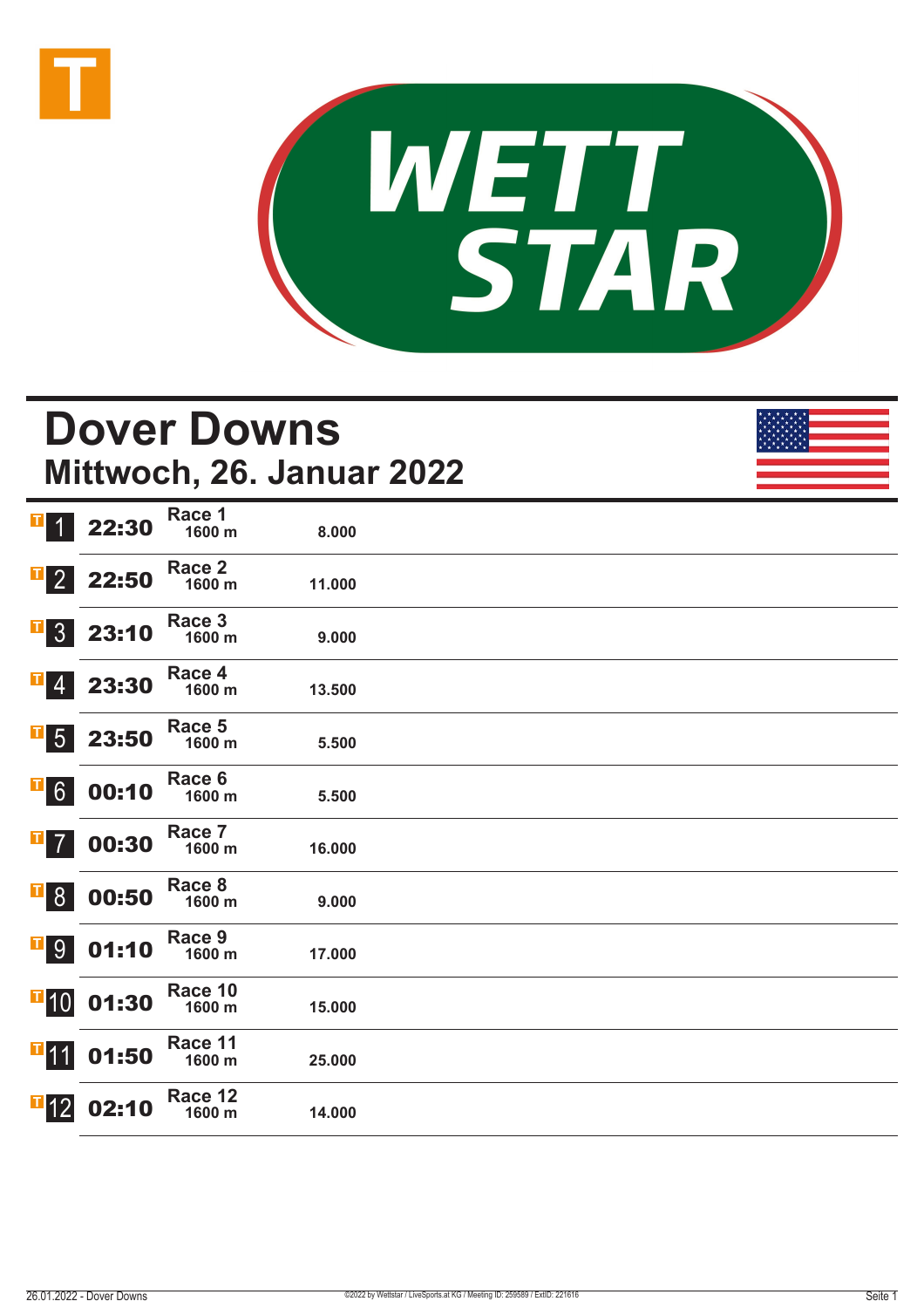| A Delightful Act N<br>Ahoy<br>Alleyesonme As<br>Allison's Angel<br>Alwys At The Beach<br>Anneke<br><b>B N Hopeful</b><br>Beauty Bayama<br>Beyond The Moon<br><b>Buffalo Heart</b><br><b>Bytheway Hanover</b><br><b>Captains Maid</b><br><b>Corner Table</b><br>Cruzinforavictory<br><b>Cyclone Sister</b><br>Dancin With Rose<br>Dancingthebigmove<br>Deedee Didit<br>Designed To Dance<br><b>Disturbed Hanover</b><br><b>WANN STARTET IHR JOCKEY / FAHRER</b> | 9<br>12<br>8<br>3<br>9<br>6<br>12<br>3<br>$\overline{7}$<br>4<br>11<br>5<br>8<br>5<br>6<br>3<br>$\overline{7}$<br>8 | <b>Earlybird Special</b><br>Elm Grove Penney<br>Fearless Chance<br><b>Feeling Sweet</b><br>Fifth Fav<br>Foolish Wisdom<br>Freedom Delight<br>Ginger Tree Carey<br>Gracefullyforgiven<br>I Got The Diamonds<br>I'm Done Talking<br>Imprincessgemma A<br>In And Out Again<br>Intheskyrocket A<br>J M Betting Hearts<br>Jeansnjellybeans<br>Joyces Secret<br>Kates Way<br>Know Your Roll<br>Lady Josephine | $\overline{4}$<br>$\overline{2}$<br>$5\,$<br>$\mathsf g$<br>$\overline{4}$<br>5<br>$\overline{2}$<br>10<br>5<br>$\sqrt{5}$<br>6<br>11<br>8<br>9<br>10<br>$\overline{2}$<br>$\sqrt{2}$<br>$\sqrt{2}$<br>$\overline{7}$<br>$\overline{7}$ | Lady Says Win<br>Lost Treasures<br>Lou's Lucky Girl<br>Major Occasion A<br>Maretrafficcontrol<br>Margin Of Error<br>Michelle's Jazz<br>Molly Jo Jo<br>Moments Of Joy<br>Ms Machingbird<br>My Last Bet<br>Nikasa N<br>Peaks Cruiser<br><b>Real Rich</b><br>Remy Aurora<br><b>Rewrite The Stars</b><br>Rock N Shard N<br><b>Rocket Roulette</b><br>Roses And Orchids<br>Rowdy Rousey | 3<br>12<br>10<br>9<br>4<br>$\overline{2}$<br>5<br>12<br>9<br>12<br>$9\,$<br>$\overline{9}$<br>10<br>6<br>$\overline{7}$<br>4<br>9<br>$\overline{7}$<br>3<br>7 | Sasha's Legacy<br>Scuola Hanover<br>Sgtshirleyssweetie<br><b>Shady Memories</b><br>She's Got The Lynx<br>She's No Spinster<br>Shes Pukka N<br>Shesarocker<br>Shezza Gnp N<br>Shotgun Persuasion<br>Skats Outa The Bag<br>Skyy<br>Sniper Hanover<br>So Miki Hanover<br>Soho Burning Love A<br>Southwind Mina<br>Southwind Talisa<br>Spellcheck Hanover<br><b>Stormy Place</b><br>Sunny Dee |                                                                                                                           | $\overline{2}$<br>11<br>2<br>$\overline{4}$<br>8<br>6<br>11<br>3<br>10<br>11<br>11<br>$\overline{7}$<br>12<br>12<br>4<br>11        | Sunshine Hall<br>Sunshineatthebeach<br>Sweet Bobbie<br>Sweet Lil<br><b>Sweet Violets</b><br>Tae<br>Take A Chance<br><b>Temptation Eyes</b><br>Thats Fun<br>The Way You Are<br><b>Tobago Time</b><br>Twin B Betty<br>Twin B Hello<br>Western Secret A<br><b>Whats This</b><br>Whitehaven Beach<br>Wonder Of Love<br>Woodmere Leah<br>You Beda Rock<br><b>Zipper Sweater</b> | 12<br>8<br>1<br>$\begin{array}{c} 5 \\ 8 \end{array}$<br>$\overline{8}$<br>10<br>12<br>5<br>$\sqrt{3}$<br>10<br>$\mathbf{1}$<br>6<br>4<br>6<br>3<br>3<br>10<br>$\overline{7}$ |  |
|----------------------------------------------------------------------------------------------------------------------------------------------------------------------------------------------------------------------------------------------------------------------------------------------------------------------------------------------------------------------------------------------------------------------------------------------------------------|---------------------------------------------------------------------------------------------------------------------|---------------------------------------------------------------------------------------------------------------------------------------------------------------------------------------------------------------------------------------------------------------------------------------------------------------------------------------------------------------------------------------------------------|-----------------------------------------------------------------------------------------------------------------------------------------------------------------------------------------------------------------------------------------|------------------------------------------------------------------------------------------------------------------------------------------------------------------------------------------------------------------------------------------------------------------------------------------------------------------------------------------------------------------------------------|---------------------------------------------------------------------------------------------------------------------------------------------------------------|-------------------------------------------------------------------------------------------------------------------------------------------------------------------------------------------------------------------------------------------------------------------------------------------------------------------------------------------------------------------------------------------|---------------------------------------------------------------------------------------------------------------------------|------------------------------------------------------------------------------------------------------------------------------------|----------------------------------------------------------------------------------------------------------------------------------------------------------------------------------------------------------------------------------------------------------------------------------------------------------------------------------------------------------------------------|-------------------------------------------------------------------------------------------------------------------------------------------------------------------------------|--|
| <b>Allan Davis</b><br><b>Barton Dalious</b><br>Geo. Napolitano Jr<br>Luke Hanners<br>Pat Berry<br><b>Tim Tetrick</b><br>W David Hill Iii                                                                                                                                                                                                                                                                                                                       | 3.4.8<br>4.11<br>3                                                                                                  | 2,4,5,7,9,10,12<br>2, 3, 5, 7, 8, 10, 11, 12<br>1,2,3,4,5,6,8<br>1, 3, 4, 5, 7, 8, 9, 10, 11, 12                                                                                                                                                                                                                                                                                                        | Anthony Morgan<br>Corey Callahan<br>Mike Cole<br>Ross Wolfenden<br><b>Tyler Davis</b>                                                                                                                                                   | Jason Thompson                                                                                                                                                                                                                                                                                                                                                                     | 1,2,3,5,6,7,10,11,12<br>1,4,5,6,7,9,10,11,12<br>12<br>1,2,4,5,7,8,9,10,12<br>1,5,6,8,9<br>2,3,9                                                               |                                                                                                                                                                                                                                                                                                                                                                                           | Art Stafford Jr<br><b>Eric Davis</b><br>John Mackinnon<br><b>Montrell Teaque</b><br><b>Russell Foster</b><br>Victor Kirby |                                                                                                                                    | 1,2,6,7,8,9,10,11,12<br>3<br>5<br>1,4,6,7,9<br>2.3<br>1,6,7,8,9,10,11,12                                                                                                                                                                                                                                                                                                   |                                                                                                                                                                               |  |
| <b>WANN STARTET IHR TRAINER</b><br>Amber Tucker<br><b>Brenda Teaque</b><br><b>Brooks Gray</b><br>Chuck Crissman Jr<br>Crissy Crissman-Bier<br>Eddie Dennis<br>Gilbert Mc Clements Jr<br>Jason Skinner<br>Jim King Jr                                                                                                                                                                                                                                           | 3<br>1,8<br>12<br>6,10,12<br>6.8<br>9<br>$\overline{2}$<br>1,5,8<br>1,4,7,10,11                                     | <b>Andrew Stafford</b><br><b>Brett Bittle</b><br><b>Bryan Truitt</b><br>Clyde Francis<br>Daniel Munson<br>Eli Scott Jr<br>J Banks li<br>Jeffery Clark<br>John Mackinnon                                                                                                                                                                                                                                 |                                                                                                                                                                                                                                         | 11<br>3<br>9<br>9<br>$\overline{2}$<br>3.12<br>6<br>1.5<br>5                                                                                                                                                                                                                                                                                                                       | Arlene Cameron<br><b>Brian Malone</b><br>Cad Gregory<br>Clyde Oglesby Jr<br>Darrell Lewis<br>Gary Ewing<br>Jake Leamon<br>Jeffrey Stafford<br>Joseph Columbo  |                                                                                                                                                                                                                                                                                                                                                                                           | 11<br>11<br>8<br>7,12<br>3<br>$\mathbf{1}$<br>11<br>10<br>1,2,4,5,7,8,9,10,12                                             | <b>Bart Bradley</b><br><b>Brian Wright</b><br>Carlo Poliseno<br>Cote Keim<br><b>Dylan Davis</b><br>George Polk Jr<br>Jason Johnson | Jennifer Bongiorno                                                                                                                                                                                                                                                                                                                                                         | 3,7,10<br>2<br>$\overline{7}$<br>4<br>4,9<br>$\overline{7}$<br>$\sqrt{2}$<br>11                                                                                               |  |

**Joseph Hundertpfund Jr 1,6,8 Josh Green 10 Joshua Parker 9 Justin Brenneman 3 Leroy Jarman 5 Les Givens 2,10 Lewis Nunes 7 Martin Davis 4,5 Michael Hall 8,11 Michelle King 1 Nicholas Callahan 5,6,7 Peter Marsh 10 Phillip Mitchell 12 R. Nifty Norman 9 Rick Still 5 Robert Winkelman 3 Ronald Short 2,3,4,5,6 S. Dale Cook 4 Shawn Murray 7 Shea Lare 6 Steve Le Blanc 12 Tim Crissman 2 Tyler Davis 9 Tyler Jump 4 Victor Kirby 1,12 W Bart Dalious 8 W David Hill Iii 3 Wayne Givens 9,12**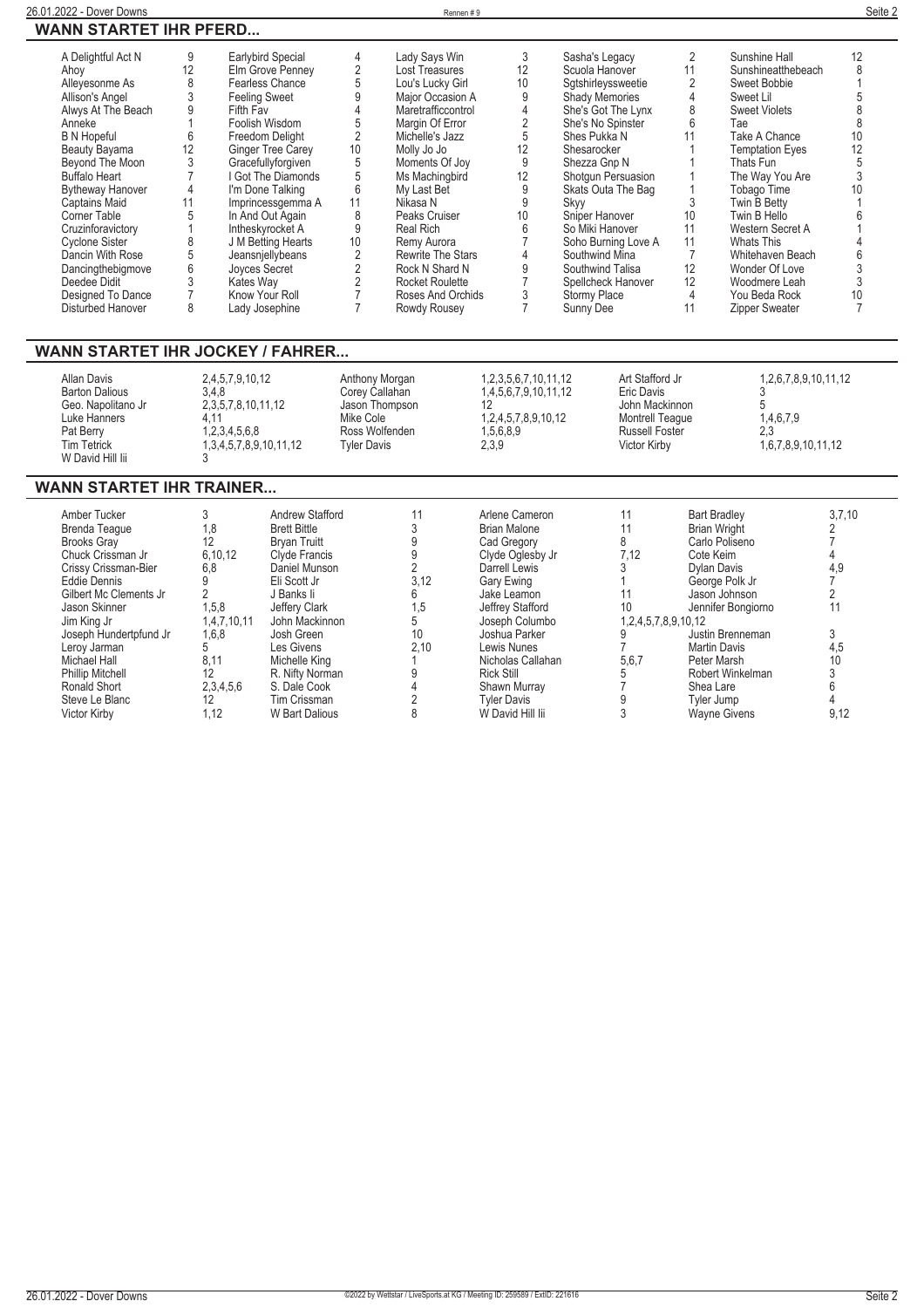| 22:30 |  |  |
|-------|--|--|

**1600 m**

**8.000 Race 1 Rennpreis: 8.000 FILLIES/MARES NW \$6,501 (DE \$7,801) LAST 5 STARTS NO.|9 STARTS FROM 2ND TIER Driver Choices: Corey Callahan|1 over 5** 

| 1600                    |                                                                                                                                             |  |
|-------------------------|---------------------------------------------------------------------------------------------------------------------------------------------|--|
| И                       | <b>Shezza Gnp N</b><br>9j. rotbraun S (Art Major - Dontdrinkthendrive)                                                                      |  |
| 74.8                    | Trainer: Jason Skinner<br>Besitzer: Joan H Dalphon, Smyrna, De;                                                                             |  |
| ML: 13,0                | <b>Corey Callahan</b>                                                                                                                       |  |
| $\overline{\mathbf{2}}$ | <b>Shotgun Persuasion</b><br>5j. rotbraun S (Western Ideal - Merculese)                                                                     |  |
| 72.6                    | Trainer: Jim King Jr<br>Besitzer: Jo Ann Looney-King, Harringt                                                                              |  |
| ML: 7,0                 | <b>Tim Tetrick</b>                                                                                                                          |  |
| 3                       | <b>Anneke</b><br>6j. grau S (Southwind Lynx - Whirl The Girl)<br>Trainer: Brenda Teague                                                     |  |
| 72.6                    | Besitzer: Brenda Teague Inc, Houston,                                                                                                       |  |
| ML: 35,0                | <b>Pat Berry</b>                                                                                                                            |  |
| 4                       | <b>Shesarocker</b><br>8j. grau S (Rock N Roll Heaven - Shesa Bragn<br>Trainer: Victor Kirby                                                 |  |
| 81.6                    | Besitzer: Anthony J Hill, Wilmington, De;                                                                                                   |  |
| ML: 9,0                 | <b>Victor Kirby</b>                                                                                                                         |  |
| 5                       | Skats Outa The Bag<br>9j. grau S (Roddy's Bags Again - She's Not Bl<br>Trainer: Michelle King<br>Besitzer: Michelle & Reuben L King, Sm     |  |
| 65.8                    |                                                                                                                                             |  |
| ML: 11,0                | <b>Montrell Teague</b>                                                                                                                      |  |
| 6<br>83.9               | Twin B Betty<br>6j. rotbraun S (Bettor's Delight - Up Front Alea<br>Trainer: Joseph Hundertpfund Jr<br>Besitzer: William L Sartin, Bear, De |  |
|                         | <b>Ross Wolfenden</b>                                                                                                                       |  |
| ML: 16,0<br>7           | <b>Western Secret A</b><br>7j. grau S (Western Terror - Lifes Secret)                                                                       |  |
| 77.1                    | Trainer: Joseph Columbo<br>Besitzer: Michael C Cole, Camden, De                                                                             |  |
| ML: 45,0                | <b>Mike Cole</b>                                                                                                                            |  |
| 8                       | <b>Cruzinforavictory</b><br>7j. rotbraun S (Hypnotic Blue Chip - Cruzin For<br>Trainer: Jeffery Clark                                       |  |
| 72.6                    | Besitzer: Jeffery B Clark, Centreville, Md                                                                                                  |  |
| ML: 11,0                | <b>Art Stafford Jr</b>                                                                                                                      |  |
| 9                       | <b>Sweet Bobbie</b><br>10j. rotbraun S (Art Major - Odds On Gobye)<br>Trainer: Gary Éwing                                                   |  |
| 79.4                    | Besitzer: Gary E Ewing, Easton, Md                                                                                                          |  |
|                         | <b>Anthony Morgan</b>                                                                                                                       |  |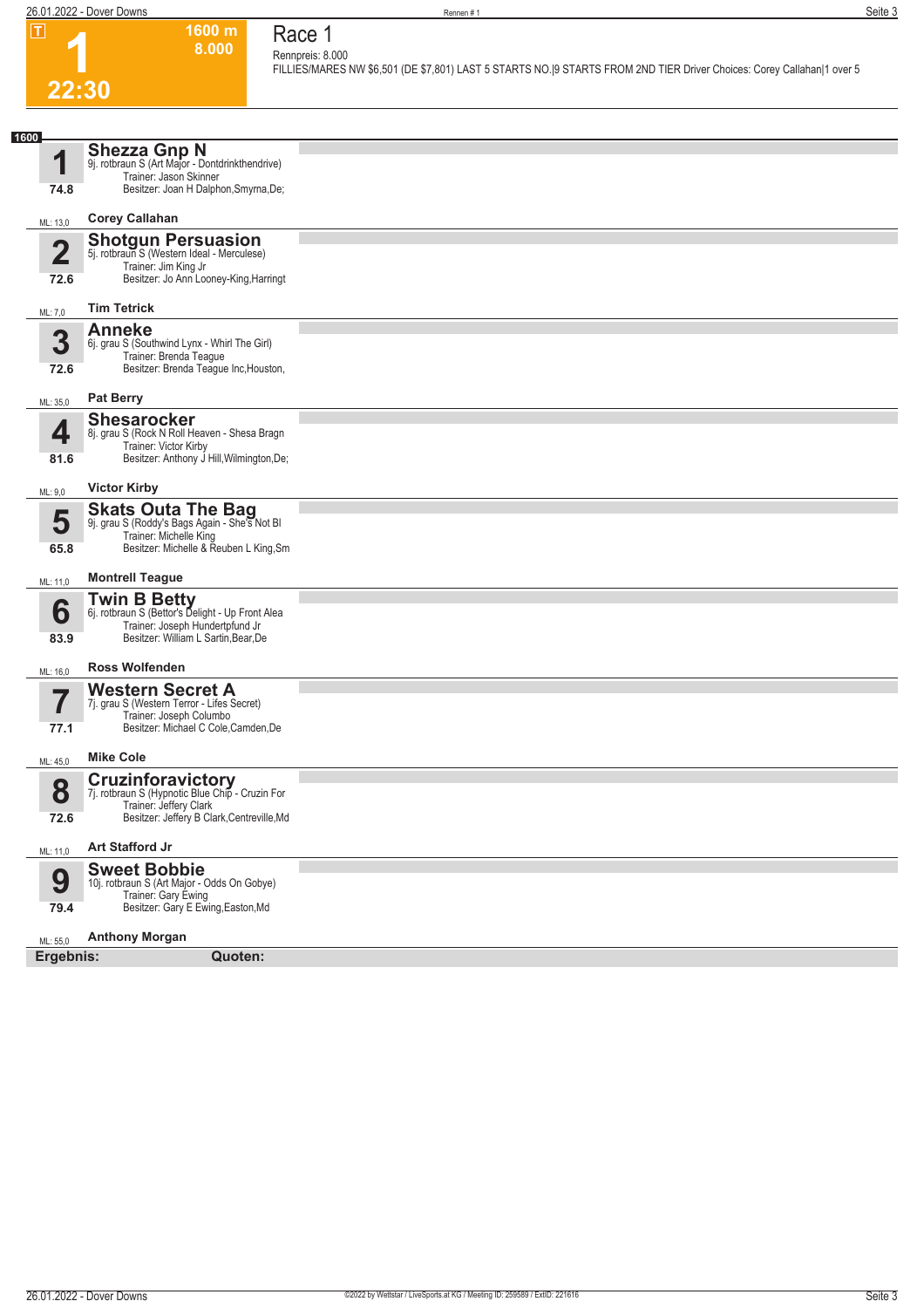

#### **Race 2 Rennpreis: 11.000**

**1600 m 11.000** 

**FILLIES/MARES WINNERS OF 2 RACES LIFE (W/OF 4 N/E) 5|YEAR OLDS & UNDER Driver Choices:** 

| 1600      |                                                                                                                                                        |
|-----------|--------------------------------------------------------------------------------------------------------------------------------------------------------|
| ◀         | <b>Freedom Delight</b><br>5j. rotbraun S (Bettor's Delight - Freedom Cros<br>Trainer: Jason Johnson                                                    |
| 77.1      | Besitzer: Michael J West, Middletown, D                                                                                                                |
| ML: 45,0  | <b>Russell Foster</b>                                                                                                                                  |
| 4<br>Z    | <b>Elm Grove Penney</b><br>4j. rotbraun S (Stonebridge Terror - Emberlee)<br>Trainer: Les Givens                                                       |
| 72.6      | Besitzer: Nanticoke Racing Inc, Seaford                                                                                                                |
| ML: 35,0  | <b>Art Stafford Jr</b>                                                                                                                                 |
| 3<br>86.2 | <b>Sasha's Legacy</b><br>5j. rotbraun S (Rusty's For Real - Hamptonsun<br>Trainer: Gilbert Mc Clements Jr<br>Besitzer: Jeffrey Allen Startt, Smyrna, D |
| ML: 9,0   | <b>Tyler Davis</b>                                                                                                                                     |
| 4<br>72.6 | <b>Margin Of Error</b><br>4j. rotbraun S (Racing Hill - Margin Blue Chip)<br>Trainer: Ronald Short<br>Besitzer: Ronald E Short, Greenwood, D           |
| ML: 11,0  | <b>Pat Berry</b>                                                                                                                                       |
| 5<br>77.1 | <b>Jeansnjellybeans</b><br>4j. rotbraun S (American Ideal - Bell Bottom P<br>Trainer: Joseph Columbo<br>Besitzer: George& Tina Dennis Racing,          |
| ML: 7,0   | <b>Mike Cole</b>                                                                                                                                       |
| 6<br>72.6 | <b>Kates Way</b><br>4j. rotbraun S (Dragon Again - Touch Of Kathr<br>Trainer: Brian Wright<br>Besitzer: Thomas M Kemp, Camden W                        |
| ML: 13,0  | Geo. Napolitano Jr                                                                                                                                     |
|           | Sgtshirleyssweetie<br>5j. rotbraun S (Riggins - Sweetlittleheart)<br>Trainer: Daniel Munson                                                            |
| 74.8      | Besitzer: Daniel L Munson, Smyrna, De                                                                                                                  |
| ML: 13,0  | <b>Allan Davis</b>                                                                                                                                     |
| 8         | <b>Joyces Secret</b><br>4j. rotbraun S (Artspeak - Ladyfield)<br>Trainer: Tim Crissman                                                                 |
| 79.4      | Besitzer: Crissman Inc, Dover, De; Joyce                                                                                                               |
| ML: 55,0  | <b>Anthony Morgan</b>                                                                                                                                  |
| Ergebnis: | Quoten:                                                                                                                                                |
|           |                                                                                                                                                        |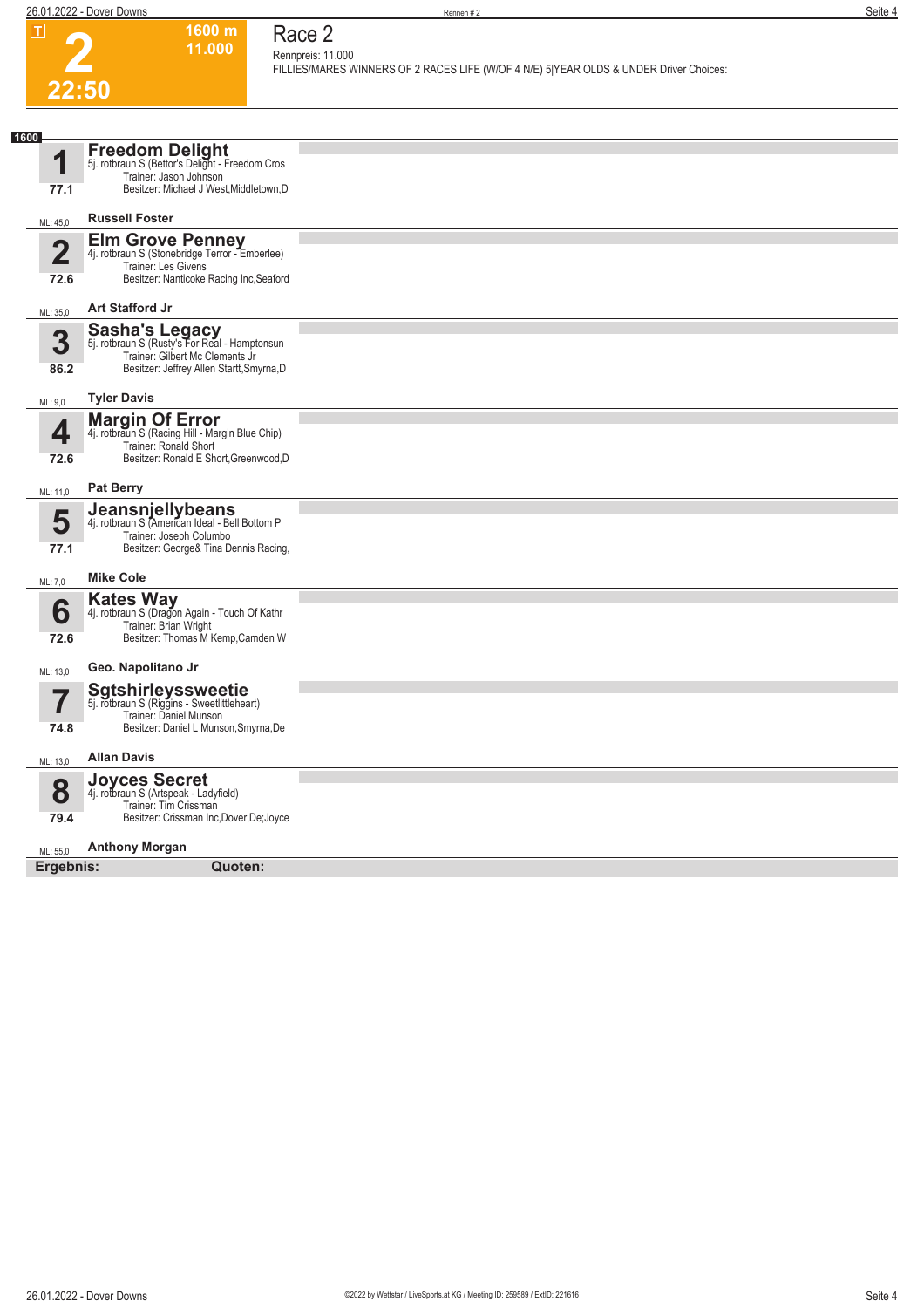**9.000 Race 3 Rennpreis: 9.000**

**1600 m**



FILLIES/MARES WINNERS OF 2 RACES LIFE (W/OF 4 N/E) FOR|NON-WINNERS OF A RACE LAST 4 STARTS 5 YEAR OLDS &|UNDER<br>NO. 9 STARTS FROM 2ND TIER Driver Choices: Russell Foster 7 over 3.

| 1600                   |                                                                                                                                               |  |
|------------------------|-----------------------------------------------------------------------------------------------------------------------------------------------|--|
| И<br>77.1              | The Way You Are<br>5j. rotbraun S (Mcardle - Daddyluvsyou)<br>Trainer: W David Hill Iii<br>Besitzer: W David Hill III, Salisbury, Md          |  |
| ML: 16,0               | W David Hill Iii                                                                                                                              |  |
| $\overline{2}$<br>72.6 | <b>Woodmere Leah</b><br>4j. rotbraun S (Rollwithitharry - Oh Pretty Leigh<br>Trainer: Darrell Lewis<br>Besitzer: Douglas G Hudson, Laurel, De |  |
| ML: 9,0                | Geo. Napolitano Jr                                                                                                                            |  |
| 3<br>72.6              | <b>Allison's Angel</b><br>4j. rotbraun S (Heston Blue Chip - Angel Plus)<br>Trainer: Eli Scott Jr<br>Besitzer: Bay Pond Racing Stable, Malv   |  |
| ML: 55,0               | <b>Tim Tetrick</b>                                                                                                                            |  |
| 4<br>72.6              | <b>Deedee Didit</b><br>4j. rotbraun S (Mcardle - Emotional Wreck)<br>Trainer: Ronald Short<br>Besitzer: Ronald E Short, Greenwood, D          |  |
| ML: 13,0               | <b>Pat Berry</b>                                                                                                                              |  |
| 5<br>79.4              | <b>Lady Says Win</b><br>4j. rotbraun S (Western Terror - The Lady Said<br>Trainer: Justin Brenneman<br>Besitzer: J M B Ventures, Eden, Md     |  |
| ML: 45,0               | <b>Anthony Morgan</b>                                                                                                                         |  |
| 6<br>72.6              | <b>Beyond The Moon</b><br>4j. rotbraun S (Western Ideal - Unn)<br>Trainer: Robert Winkelman<br>Besitzer: Robert A Winkelman, Middleto         |  |
| ML: 11,0               | <b>Barton Dalious</b>                                                                                                                         |  |
| 77.1                   | Skyy<br>4j. grau S (Somebeachsomewhere - Just Add<br>Trainer: Brett Bittle<br>Besitzer: Yankeeland Partners Llp, Fred                         |  |
| ML: 35,0               | <b>Russell Foster</b>                                                                                                                         |  |
| 8<br>86.2              | <b>Wonder Of Love</b><br>4j. rotbraun S (Shadyshark Hanover - Savann<br>Trainer: Bart Bradley<br>Besitzer: Vincent S & Bart A Bradley, La     |  |
| ML: 13,0               | <b>Tyler Davis</b>                                                                                                                            |  |
| 9<br>86.2              | <b>Roses And Orchids</b><br>4j. rotbraun S (Delmarvalous - Pacific Jate)<br>Trainer: Amber Tucker<br>Besitzer: Robert Harold Myers, Greenw    |  |
|                        | <b>Eric Davis</b>                                                                                                                             |  |
| ML: 7,0<br>Ergebnis:   | Quoten:                                                                                                                                       |  |
|                        |                                                                                                                                               |  |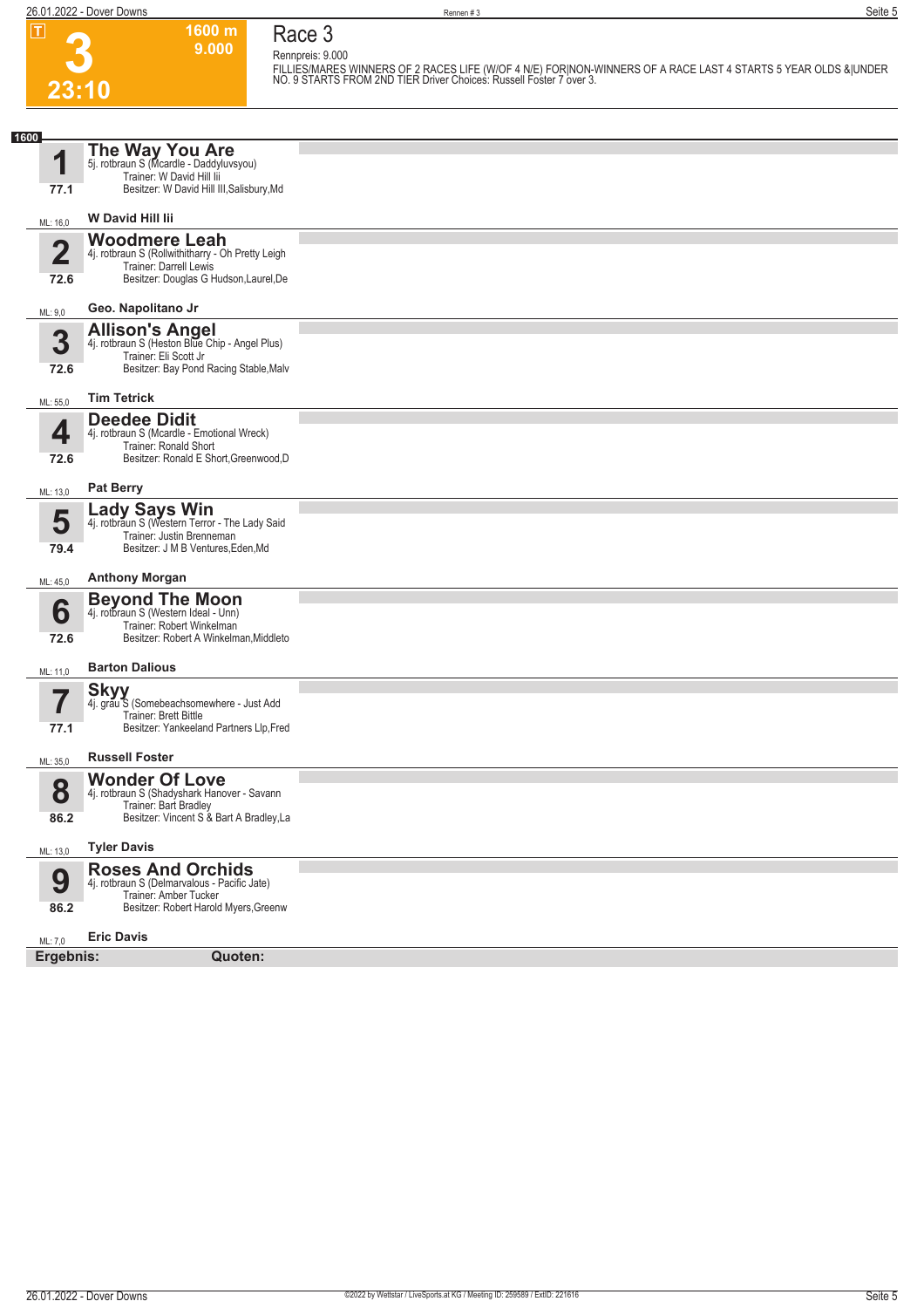

### **Race 4**

**1600 m 13.500** 

**Rennpreis: 13.500**

FILLIES/MARES WINNERS OF 2 RACES LIFE (W/OF 4 N/E) FOR|WINNERS OF A RACE LAST 4 STARTS 5 YEAR OLDS &<br>UNDER|Driver Choices: Corey Callahan 4 over 8 Tim Tetrick 5 over 1 No. 5 Maretrafficcontrol - 1st Time Lasix

| 1600                    |                                                                                                                                             |  |
|-------------------------|---------------------------------------------------------------------------------------------------------------------------------------------|--|
| 1                       | <b>Bytheway Hanover</b><br>4j. rotbraun S (Betting Line - Best Chance Han<br>Trainer: Cote Keim                                             |  |
| 65.8                    | Besitzer: Jamie Keim, Cream Ridge, Nj                                                                                                       |  |
| ML: 7,0                 | <b>Montrell Teague</b>                                                                                                                      |  |
| $\overline{\mathbf{2}}$ | <b>Fifth Fav</b><br>3j. rotbraun S (A Rocknroll Dance - Racing Sta<br>Trainer: Tyler Jump                                                   |  |
| 72.6                    | Besitzer: Tyler L Jump, Lewes, De                                                                                                           |  |
| ML: 11,0                | <b>Barton Dalious</b>                                                                                                                       |  |
| 3<br>72.6               | <b>Rewrite The Stars</b><br>5j. rotbraun S (Manhardt - Estrella De Rock)<br>Trainer: Ronald Short<br>Besitzer: Ronald E Short, Greenwood, D |  |
| ML: 13,0                | <b>Pat Berry</b>                                                                                                                            |  |
|                         | <b>Shady Memories</b><br>4j. rotbraun S (Shadyshark Hanover - Makin M                                                                       |  |
| 4                       | Trainer: Dylan Davis                                                                                                                        |  |
| 74.8                    | Besitzer: Michael Casalino Jr, Freehold,                                                                                                    |  |
| ML: 35,0                | <b>Corey Callahan</b>                                                                                                                       |  |
| 5                       | <b>Maretrafficcontrol</b><br>4j. rotbraun S (Control The Moment - Mary Art                                                                  |  |
|                         | Trainer: Jim King Jr                                                                                                                        |  |
| 72.6                    | Besitzer: Jo Ann Looney-King, Harringt                                                                                                      |  |
| ML: 45,0                | <b>Tim Tetrick</b>                                                                                                                          |  |
| 6                       | <b>Whats This</b>                                                                                                                           |  |
|                         | 4j. rotbraun S (Bolt The Duer - Hidden Cost)<br>Trainer: Martin Davis                                                                       |  |
| 74.8                    | Besitzer: Kathleen Davis, Smyrna, De; Je                                                                                                    |  |
| ML: 13,0                | <b>Allan Davis</b>                                                                                                                          |  |
| 7                       | <b>Stormy Place</b><br>4j. rotbraun S (Captaintreacherous - Place To                                                                        |  |
|                         | Trainer: Joseph Columbo                                                                                                                     |  |
| 77.1                    | Besitzer: George& Tina Dennis Racing,                                                                                                       |  |
| ML: 9,0                 | <b>Mike Cole</b>                                                                                                                            |  |
|                         | <b>Earlybird Special</b>                                                                                                                    |  |
| 8                       | 4j. rotbraun S (Bettor's Delight - Miss Sand Cr<br>Trainer: S. Dale Cook                                                                    |  |
| 83.9                    | Besitzer: Brendan D Cook, Hartly, De                                                                                                        |  |
| ML: 55,0                | <b>Luke Hanners</b>                                                                                                                         |  |
| Ergebnis:               | Quoten:                                                                                                                                     |  |
|                         |                                                                                                                                             |  |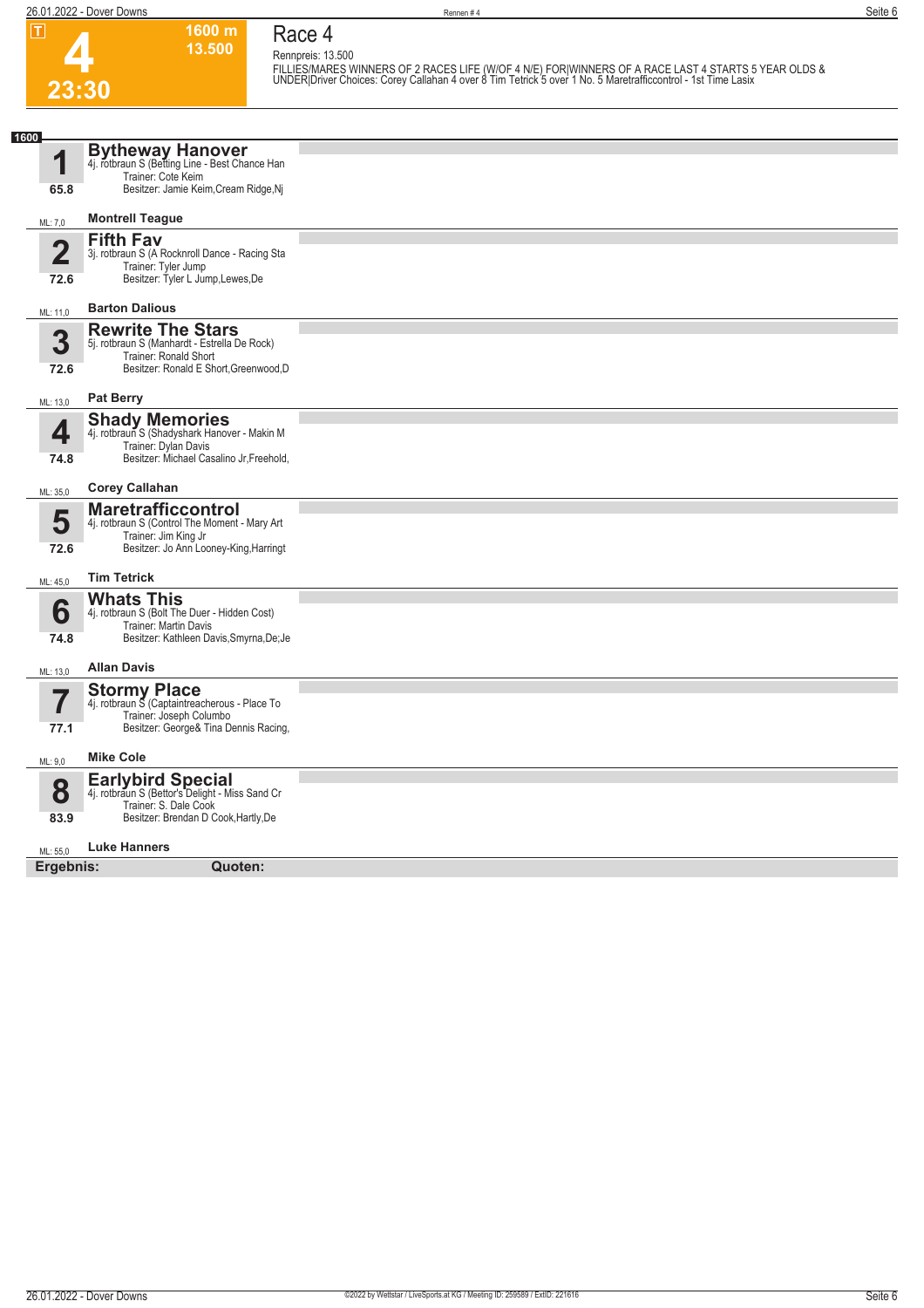**5 23:50**

**Race 5 Rennpreis: 5.500**

**1600 m 5.500** 

FILLIES/MARES NW \$4,001 LAST 5 STARTS WINNERS FOR AIPURSE > \$9,500 SINCE 11/15/2021 N/E WINNERS OVER \$40,000|IN<br>2021-2022 N/E DELAWARE OWNED OR BRED NO. 9 STARTS FROM 2ND TIER Driver Choices:

| 1600                            |                                                                                                                                                   |  |
|---------------------------------|---------------------------------------------------------------------------------------------------------------------------------------------------|--|
| и<br>77.1                       | <b>Michelle's Jazz</b><br>7j. rotbraun S (Roll With Joe - Michelle's Drea<br>Trainer: Joseph Columbo<br>Besitzer: George& Tina Dennis Racing,     |  |
| ML: 35,0                        | <b>Mike Cole</b>                                                                                                                                  |  |
| $\overline{\mathbf{2}}$<br>72.6 | <b>I Got The Diamonds</b><br>6j. rotbraun S (Mr Apples - Flo Found George)<br>Trainer: Leroy Jarman<br>Besitzer: Leroy F Jarman, Camden Wyo       |  |
| ML: 16,0                        | <b>Pat Berry</b>                                                                                                                                  |  |
| 3<br>72.6                       | <b>Sweet Lil</b><br>5j. rotbraun S (Art Director - Blissfull Lil)<br>Trainer: Jason Skinner<br>Besitzer: George S Minner, Harrington,             |  |
| ML: 55,0                        | <b>Tim Tetrick</b>                                                                                                                                |  |
| 4<br>83.9                       | <b>Foolish Wisdom</b><br>5j. rotbraun S (Gamblers Dream - Fleeting Flirt<br>Trainer: Rick Still<br>Besitzer: Arthur M Feeney, Berlin, Md          |  |
| ML: 11,0                        | <b>Ross Wolfenden</b>                                                                                                                             |  |
| 5<br>72.6                       | <b>Gracefullyforgiven</b><br>7j. schwarz S (Roddy's Bags Again - Bluebird<br>Trainer: Jeffery Clark<br>Besitzer: Jeffery B Clark, Centreville, Md |  |
| ML: 45,0                        | Geo. Napolitano Jr                                                                                                                                |  |
| 6<br>74.8                       | <b>Corner Table</b><br>9j. rotbraun S (Dragon Again - Macks Table)<br>Trainer: Martin Davis<br>Besitzer: Jeffrey Allen Startt, Smyrna, D          |  |
| ML: 7,0                         | <b>Allan Davis</b>                                                                                                                                |  |
| 74.8                            | <b>Thats Fun</b><br>6j. rotbraun S (Cool Flying Fun - Riddlemethat)<br>Trainer: Nicholas Callahan<br>Besitzer: Breakaway Racing, Greenwoo         |  |
| ML: 13,0                        | <b>Corey Callahan</b>                                                                                                                             |  |
| 8<br>81.6                       | <b>Fearless Chance</b><br>10j. rotbraun S (Riggins - Concert Hall)<br>Trainer: John Mackinnon<br>Besitzer: Elaine B & Russell J Mac Kin           |  |
| ML: 13,0                        | John Mackinnon                                                                                                                                    |  |
| 9<br>79.4                       | <b>Dancin With Rose</b><br>6j. rotbraun S (A Rocknroll Dance - Northern R<br>Trainer: Ronald Short<br>Besitzer: Ronald E Short.Greenwood.D        |  |
| ML: 9,0                         | <b>Anthony Morgan</b>                                                                                                                             |  |
| Ergebnis:                       | Quoten:                                                                                                                                           |  |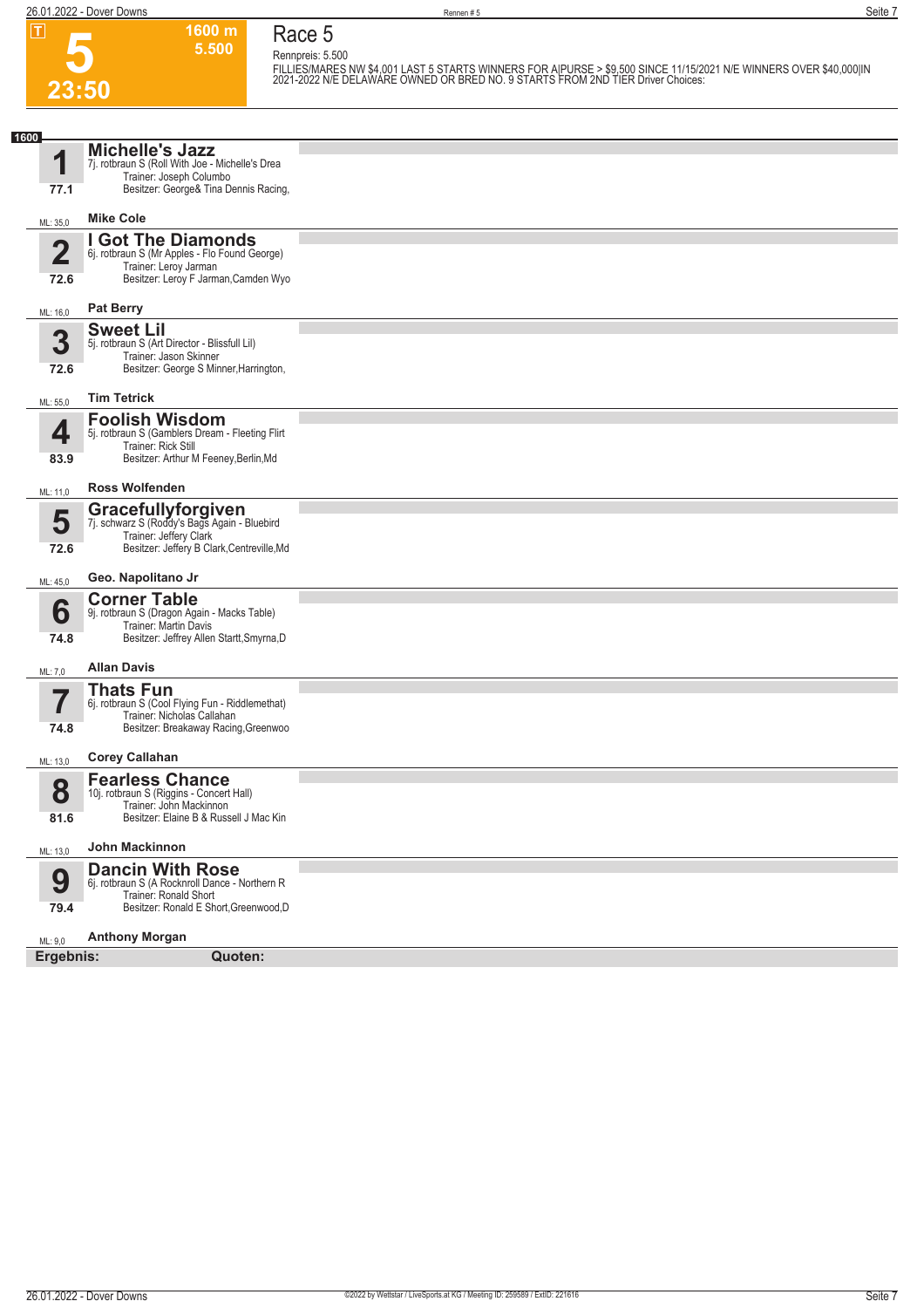

#### **Race 6 Rennpreis: 5.500**

**1600 m 5.500** 

**FILLIES/MARES CLAIMING \$7,500 DELAWARE OWNED OR BRED|Driver Choices: Corey Callahan 1 over 6 No. 7 Twin B|Hello - 1st Time Lasix** 

| 1600           |                                                                                 |  |
|----------------|---------------------------------------------------------------------------------|--|
|                | I'm Done Talking<br>8j. rotbraun S (Well Said - Seasational)                    |  |
|                | Trainer: Chuck Crissman Jr                                                      |  |
| 74.8           | Besitzer: Mark Salerno, Felton, De                                              |  |
| ML: 45,0       | <b>Corey Callahan</b>                                                           |  |
|                | <b>Dancingthebigmove</b><br>6j. rotbraun S (Shadyshark Hanover - Dance H        |  |
| $\overline{2}$ | Trainer: Ronald Short                                                           |  |
| 72.6           | Besitzer: Ronald E Short, Greenwood, D                                          |  |
| ML: 7,0        | <b>Pat Berry</b>                                                                |  |
|                |                                                                                 |  |
| 3              | She's No Spinster<br>8j. rotbraun S (No Spin Zone - Strangely Norm              |  |
|                | Trainer: Shea Lare                                                              |  |
| 72.6           | Besitzer: Shea Lare, Harrington, De                                             |  |
| ML: 35,0       | Art Stafford Jr                                                                 |  |
|                | <b>B N Hopeful</b><br>7j. grau S (Total Truth - B N The Money)                  |  |
| 4              | Trainer: J Banks li                                                             |  |
| 79.4           | Besitzer: J Sam Banks II, Delmar, Md(L)                                         |  |
|                |                                                                                 |  |
| ML: 11,0       | <b>Anthony Morgan</b>                                                           |  |
|                | <b>Whitehaven Beach</b>                                                         |  |
| 5              | 6j. rotbraun S (Sunshine Beach - Lady D M)                                      |  |
| 83.9           | Trainer: Crissy Crissman-Bier<br>Besitzer: Christine M Crissman-Bier, Do        |  |
|                |                                                                                 |  |
| ML: 55,0       | <b>Ross Wolfenden</b>                                                           |  |
|                | <b>Real Rich</b>                                                                |  |
| 6              | 6j. grau S (Rusty's For Real - Robindarich)<br>Trainer: Nicholas Callahan       |  |
| 81.6           | Besitzer: Breakaway Racing, Greenwoo                                            |  |
|                |                                                                                 |  |
| ML: 9,0        | <b>Victor Kirby</b>                                                             |  |
| 7              | <b>Twin B Hello</b>                                                             |  |
|                | 5j. rotbraun S (Sunshine Beach - Chatelaine)<br>Trainer: Joseph Hundertpfund Jr |  |
| 65.8           | Besitzer: William L Sartin, Bear, De; Rich                                      |  |
| ML: 13,0       | <b>Montrell Teague</b>                                                          |  |
| Ergebnis:      | Quoten:                                                                         |  |
|                |                                                                                 |  |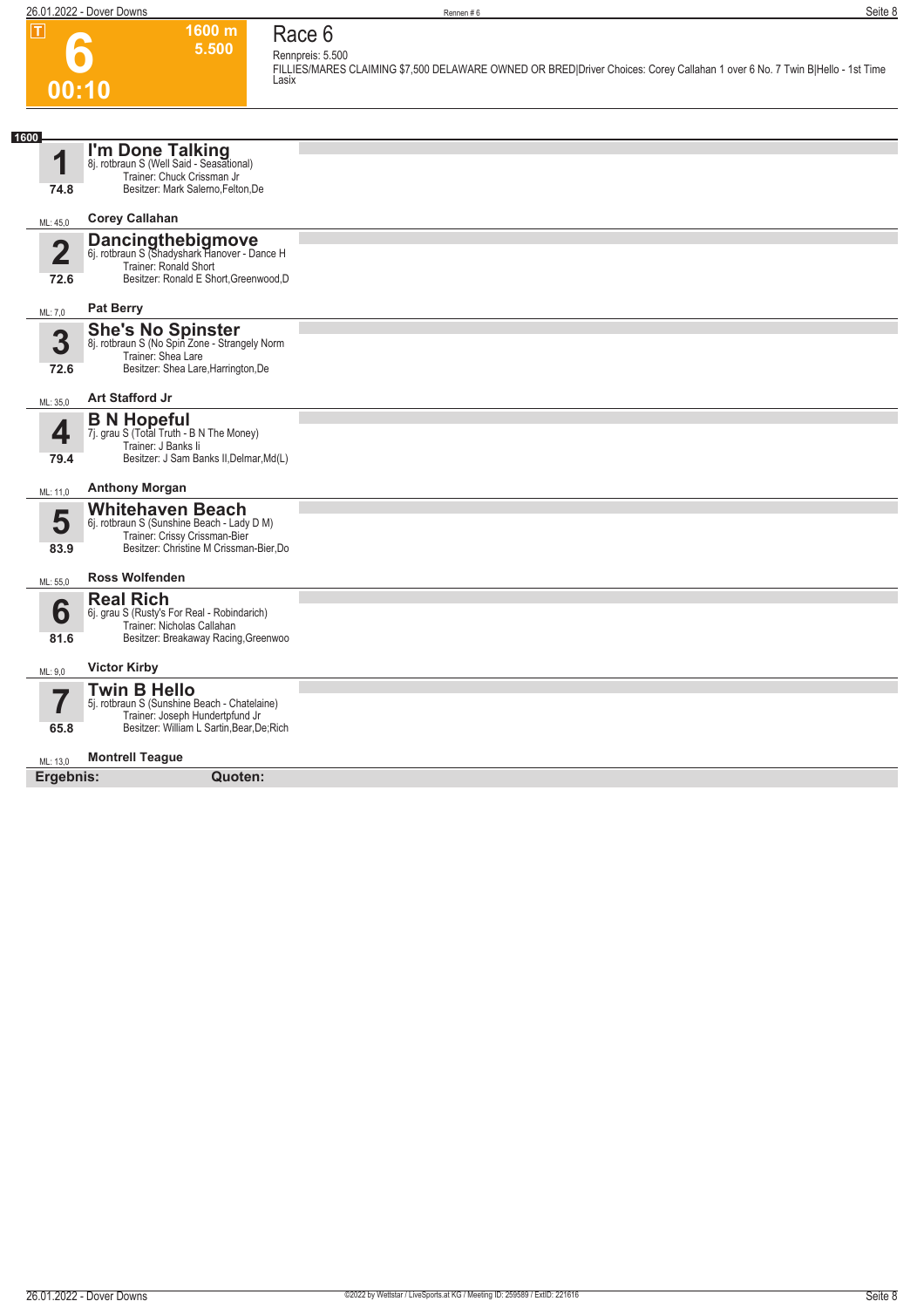# **7 00:30**

**Race 7**

**1600 m 16.000** 

**Rennpreis: 16.000**

FILLIES/MARES WINNERS OF 5 RACES LIFE (W/OF 9 N/E) 5|YEAR OLDS & UNDER NO. 9 STARTS FROM 2ND TIER Driver|Choices:<br>Tim Tetrick 5 over 8 Montrell Teague 2 over 4 - Anthony Morgan 3 over 6 **1 1600** ML: 9,0 **74.8 Remy Aurora** 5j. rotbraun S (Somebeachsomewhere - Court Trainer: Bart Bradley Besitzer: Vincent S Bradley, Laurel, De **Allan Davis 2** ML: 11,0 **65.8 Rowdy Rousey**<br>5j. rotbraun S (Mr Wiggles - Scootndowntheriv<br>Trainer: George Polk Jr Besitzer: Christina R & Jerrome J Lewi **Montrell Teague 3** ML: 55,0 **79.4 Zipper Sweater** 4j. rotbraun S (Bettor's Delight - Rolltideroll) Trainer: Carlo Poliseno Besitzer: Carlo J Poliseno,Dover,De **Anthony Morgan 4** ML: 13,0 **72.6 Buffalo Heart** 4j. rotbraun S (Time To Roll - Cuzimademymin Trainer: Lewis Nunes Besitzer: Patrick M Press,West Deptfor **Art Stafford Jr 5** ML: 35,0 **72.6 Rocket Roulette** 5j. rotbraun S (Cam's Rocket - Haley And Tayl Trainer: Clyde Oglesby Jr Besitzer: Carolin C Oglesby,Delmar,Md **Tim Tetrick 6** ML: 16,0 **72.6 Lady Josephine** 5j. rotbraun S (Russell Hanover - Lady Ann Ch Trainer: Shawn Murray Besitzer: Murray Stable Llc,Dagsboro, **Geo. Napolitano Jr 7** ML: 7,0 **77.1 Designed To Dance** 5j. grau S (A Rocknroll Dance - Designer Bags Trainer: Joseph Columbo Besitzer: George& Tina Dennis Racing, **Mike Cole 8** ML: 45,0 **81.6 Southwind Mina** 4j. rotbraun S (Always B Miki - R Marie Hanov Trainer: Jim King Jr Besitzer: Jo Ann Looney-King,Harringt **Victor Kirby 9 74.8 Know Your Roll** 5j. rotbraun S (Roll With Joe - Park Avenue) adh o (Roll With Coc Frainch) Besitzer: Yorwollahan Racing Team,Mi

#### ML: 13,0 **Corey Callahan**

**Ergebnis: Quoten:**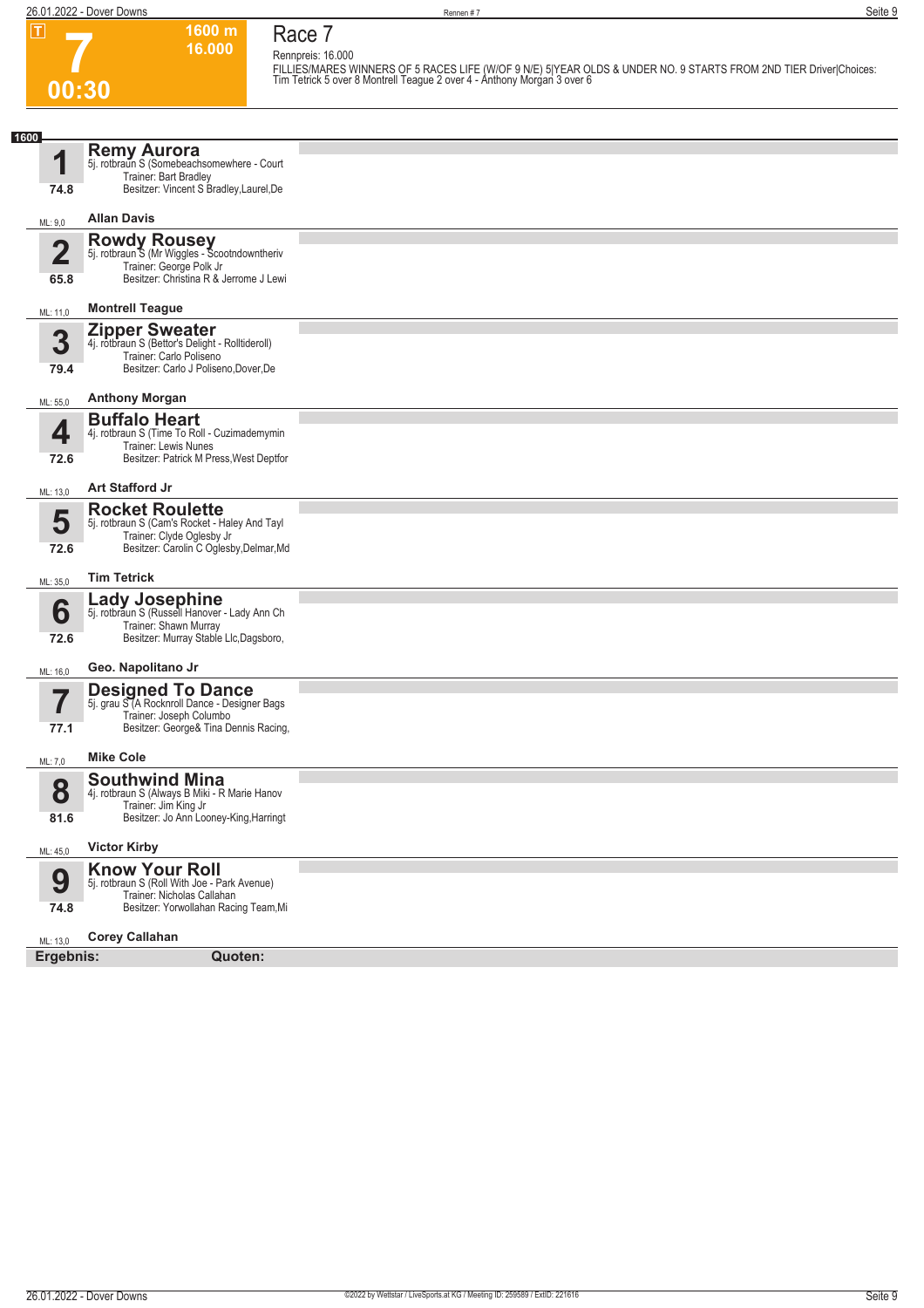**8**

**00:50**

**Race 8 Rennpreis: 9.000**

**9.000** 

**1600 m**

FILLIES/MARES NW \$8,001 (DE \$9,601) LAST 5 STARTS A/E|NW OF 10 RACES LIFE A/E MARES THAT HAVE STARTED FOR<br>A|CLAIMING PRICE IN 2022 NW \$5,001 DRAW INSIDE Driver Choices: George Napolitano Jr 3 over 5 Tim Tetrick 8|over 6

| 1600                                  |                                                                                                                                                                                |  |
|---------------------------------------|--------------------------------------------------------------------------------------------------------------------------------------------------------------------------------|--|
| 1<br>77.1                             | <b>Sweet Violets</b><br>5j. grau S (Sweet Lou - Be Bop A Lula)<br>Trainer: Joseph Columbo<br>Besitzer: George& Tina Dennis Racing,                                             |  |
| ML: 13,0                              | <b>Mike Cole</b>                                                                                                                                                               |  |
| $\mathbf{2}$<br>72.6                  | Sunshineatthebeach<br>6j. rotbraun S (Sunshine Beach - Yoselin Seel<br>Trainer: Joseph Hundertpfund Jr<br>Besitzer: William L Sartin, Bear, De                                 |  |
| ML: 13,0                              | <b>Art Stafford Jr</b>                                                                                                                                                         |  |
| 3<br>72.6                             | Alleyesonme As<br>5j. grau S (Heston Blue Chip - Twincreeks Jew<br>Trainer: Michael Hall<br>Besitzer: Let It Ride Stables Inc, Boca R                                          |  |
| ML: 9,0                               | Geo. Napolitano Jr                                                                                                                                                             |  |
| 4<br>72.6                             | <b>Tae</b><br>7j. kastanie S (I'm Gorgeous - Southwind Halie<br>Trainer: Brenda Teague<br>Besitzer: Brenda Teague Inc, Houston,                                                |  |
| ML: 35,0                              | <b>Pat Berry</b>                                                                                                                                                               |  |
| 5<br>83.9<br>ML: 11,0                 | <b>She's Got The Lynx</b><br>5j. kastanie S (Southwind Lynx - Sheisaknock<br>Trainer: Crissy Crissman-Bier<br>Besitzer: Pamela Lee Dortone, Glen Mill<br><b>Ross Wolfenden</b> |  |
| 6<br>81.6                             | <b>In And Out Again</b><br>6j. rotbraun S (Roddy's Bags Again - Outahere<br>Trainer: Jason Skinner<br>Besitzer: J Tim Skinner, Ridgely, Md                                     |  |
| ML: 7,0                               | <b>Victor Kirby</b>                                                                                                                                                            |  |
| $\overline{\phantom{a}}$<br>I<br>72.6 | <b>Disturbed Hanover</b><br>6j. rotbraun S (Big Jim - Driven To Sin)<br>Trainer: W Bart Dalious<br>Besitzer: The Wiz Kids Stable Llc, Dove                                     |  |
| ML: 45,0                              | <b>Barton Dalious</b>                                                                                                                                                          |  |
| 8<br>72.6                             | <b>Cyclone Sister</b><br>4j. rotbraun S (Shadow Play - Riveting)<br>Trainer: Cad Gregory<br>Besitzer: Michael G Ferriero, Harrison, N                                          |  |
| ML: 55.0                              | <b>Tim Tetrick</b>                                                                                                                                                             |  |
| Ergebnis:                             | Quoten:                                                                                                                                                                        |  |
|                                       |                                                                                                                                                                                |  |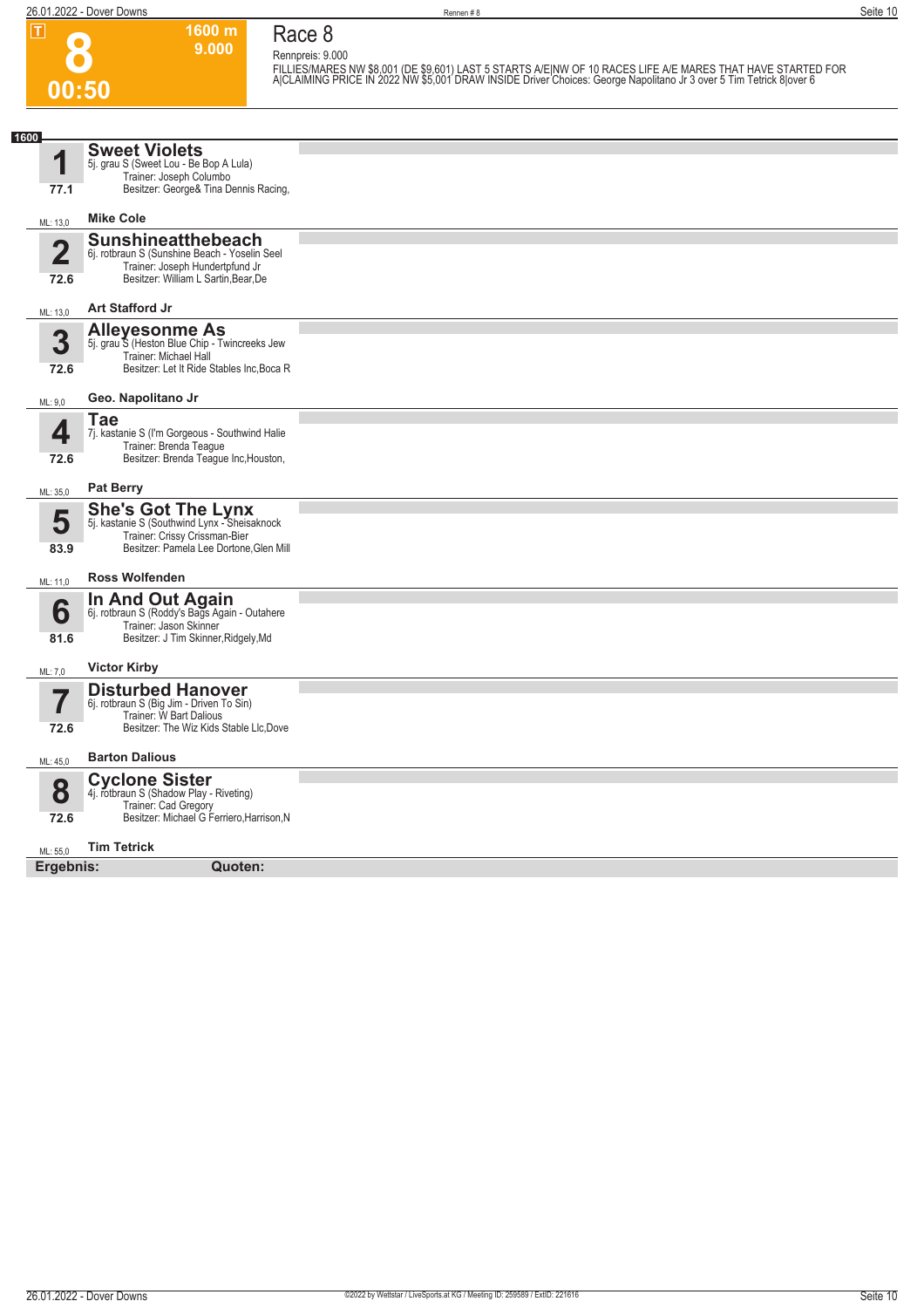# **9 01:10**

**Race 9**

**1600 m 17.000** 

**Rennpreis: 17.000** FILLIES/MARES WINNERS OVER \$8,000 (DE \$9,600) LAST 5|STARTS OR WINNERS OVER \$100,000 LIFETIME NO. 9 STARTS|FROM<br>2ND TIER Driver Choices: Montrell Teague 1 over 5 Allan Davis 8 over 3.

| 1600                    |                                                                                                                                          |  |
|-------------------------|------------------------------------------------------------------------------------------------------------------------------------------|--|
| 4<br>65.8               | <b>My Last Bet</b><br>6j. rotbraun S (Delmarvalous - Betting Machin<br>Trainer: Clyde Francis<br>Besitzer: George Teague Jr Inc, Harring |  |
| ML: 7,0                 | <b>Montrell Teague</b>                                                                                                                   |  |
|                         |                                                                                                                                          |  |
| $\overline{\mathbf{2}}$ | Feeling Sweet<br>5j. rotbraun S (Sweet Lou - Feel Life)                                                                                  |  |
| 77.1                    | Trainer: Joseph Columbo<br>Besitzer: George& Tina Dennis Racing,                                                                         |  |
| ML: 35,0                | <b>Mike Cole</b>                                                                                                                         |  |
| 3                       | <b>Rock N Shard N</b><br>8j. rotbraun S (Rocknroll Hanover - All Time Gl                                                                 |  |
|                         | Trainer: Tyler Davis                                                                                                                     |  |
| 86.2                    | Besitzer: Brendan Allan Davis, Smyrna,                                                                                                   |  |
| ML: 16,0                | <b>Tyler Davis</b>                                                                                                                       |  |
| 4                       | A Delightful Act N<br>6j. rotbraun S (Bettor's Delight - A Christian Ac                                                                  |  |
| 72.6                    | Trainer: Joshua Parker<br>Besitzer: Nanticoke Rcg, Sfrd, De; J Park                                                                      |  |
| ML: 13,0                | <b>Art Stafford Jr</b>                                                                                                                   |  |
|                         | Nikasa N                                                                                                                                 |  |
| 5                       | 6j. rotbraun S (Bettor's Delight - Nicky's Ideal)<br>Trainer: Eddie Dennis                                                               |  |
| 83.9                    | Besitzer: Roy E Parker Jr, Cape Charle                                                                                                   |  |
| ML: 9,0                 | <b>Ross Wolfenden</b>                                                                                                                    |  |
|                         | <b>Moments Of Joy</b>                                                                                                                    |  |
| 6                       | 8j. rotbraun S (Western Terror - Joy Luck Hall)<br>Trainer: Bryan Truitt                                                                 |  |
| 81.6                    | Besitzer: Bryan J Truitt, Selbyville, De                                                                                                 |  |
| ML: 55,0                | <b>Victor Kirby</b>                                                                                                                      |  |
|                         | <b>Intheskyrocket A</b>                                                                                                                  |  |
| 7                       | 6j. rotbraun S (American Ideal - Sienna)<br>Trainer: Dylan Davis                                                                         |  |
| 74.8                    | Besitzer: Michael Casalino Jr, Freehold,                                                                                                 |  |
| ML: 13,0                | <b>Corey Callahan</b>                                                                                                                    |  |
|                         | <b>Alwys At The Beach</b>                                                                                                                |  |
| 8                       | 4j. grau S (Always A Virgin - Myplaceonthebea<br>Trainer: Wayne Givens                                                                   |  |
| 74.8                    | Besitzer: Legacy Racing Of De Inc, Sea                                                                                                   |  |
| ML: 11,0                | <b>Allan Davis</b>                                                                                                                       |  |
| 9                       | <b>Major Occasion A</b><br>8j. rotbraun S (Art Major - Fake Occasion)                                                                    |  |
|                         | Trainer: R. Nifty Norman                                                                                                                 |  |
| 72.6                    | Besitzer: David H Mc Duffee, Delray Be                                                                                                   |  |
| ML: 45,0                | <b>Tim Tetrick</b>                                                                                                                       |  |
| Ergebnis:               | Quoten:                                                                                                                                  |  |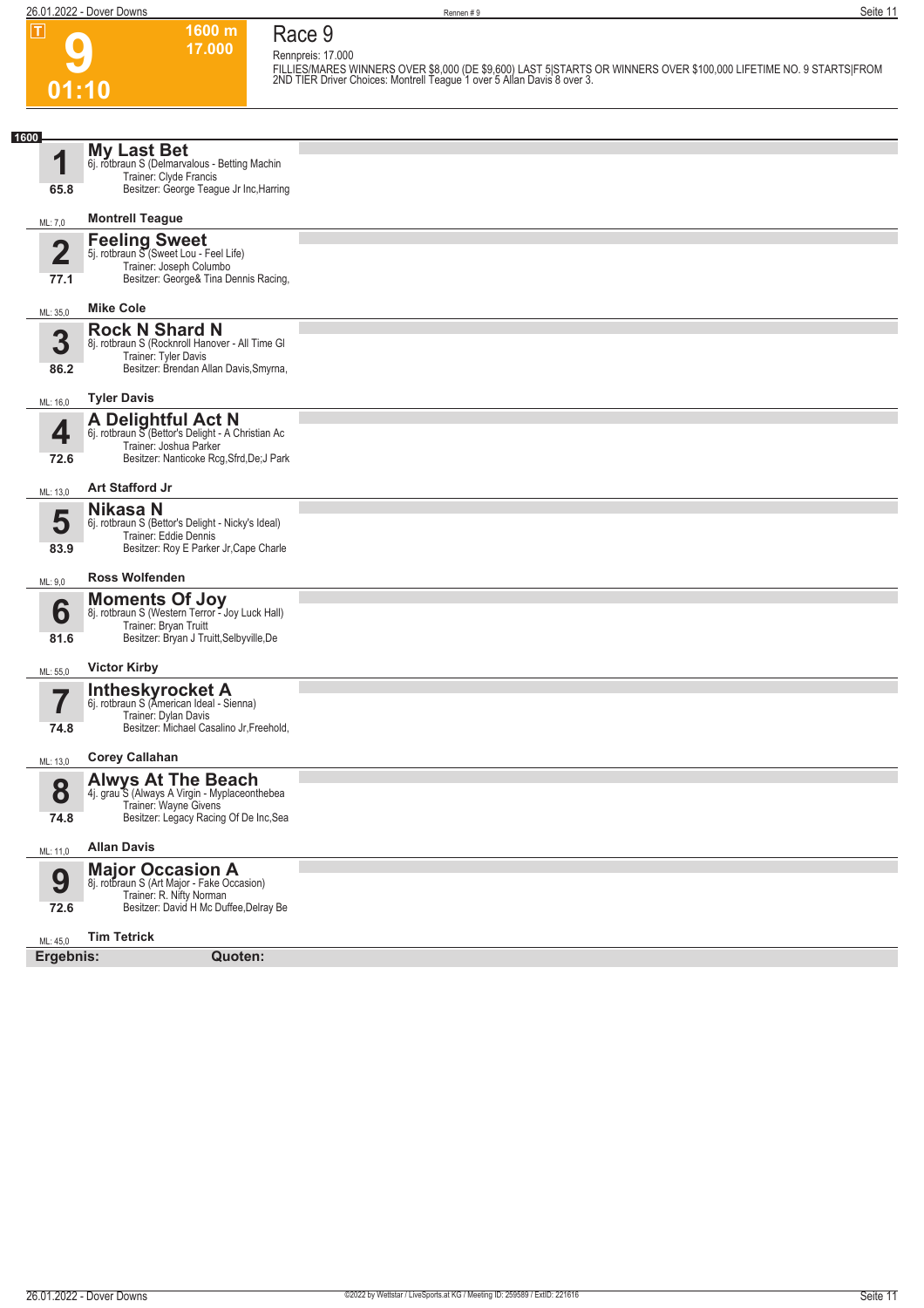**10**

 $\boxed{1}$ 

**01:30**

**Race 10**

**Rennpreis: 15.000**

**1600 m 15.000** 

**FILLIES/MARES WINNERS OF 5 RACES LIFE (W/OF 9 N/E) 5|YEAR OLDS & UNDER Driver Choices: Allan Davis 6 over 7|No. 8 You Beda Rock - 1st Time Lasix** 

| 1600        |                                                                                                                                          |  |
|-------------|------------------------------------------------------------------------------------------------------------------------------------------|--|
|             | <b>Take A Chance</b>                                                                                                                     |  |
| 1           | 4j. rotbraun S (Art Major - Crazy Eights)<br>Trainer: Peter Marsh                                                                        |  |
| 74.8        | Besitzer: Steven D Marsh, Milford, De                                                                                                    |  |
| ML: 11,0    | <b>Corey Callahan</b>                                                                                                                    |  |
| $\mathbf 2$ | <b>Ginger Tree Carey</b><br>5j. rotbraun S (Sweet Lou - Ideal Weather)<br>Trainer: Josh Green                                            |  |
| 72.6        | Besitzer: Eric K Good, Denton, Md; Rich                                                                                                  |  |
| ML: 45,0    | Geo. Napolitano Jr                                                                                                                       |  |
| 3           | Lou's Lucky Girl<br>4j. rotbraun S (Sweet Lou - Windsun Montecar<br>Trainer: Joseph Columbo                                              |  |
| 77.1        | Besitzer: George& Tina Dennis Racing,                                                                                                    |  |
| ML: 35,0    | <b>Mike Cole</b>                                                                                                                         |  |
| 4           | <b>Peaks Cruiser</b><br>4j. rotbraun S (Artspeak - Cruisinthecoast)                                                                      |  |
| 81.6        | Trainer: Les Givens<br>Besitzer: Stephen R Messick, Laural, De                                                                           |  |
|             |                                                                                                                                          |  |
| ML: 13,0    | <b>Victor Kirby</b>                                                                                                                      |  |
| 5           | <b>Sniper Hanover</b><br>4j. rotbraun S (Captaintreacherous - Snippet H<br>Trainer: Jim King Jr                                          |  |
| 72.6        | Besitzer: Tim Tetrick Llc, Woolwich Twp                                                                                                  |  |
| ML: 55,0    | <b>Tim Tetrick</b>                                                                                                                       |  |
| 6<br>74.8   | <b>Tobago Time</b><br>4j. rotbraun S (Tobago Cays - Time Frame N)<br>Trainer: Chuck Crissman Jr<br>Besitzer: David R Hamm, Dagsboro, De; |  |
| ML: 7,0     | <b>Allan Davis</b>                                                                                                                       |  |
| 7           | <b>J M Betting Hearts</b><br>5j. grau S (Bettor's Delight - Six Of Hearts)                                                               |  |
| 79.4        | Trainer: Bart Bradley<br>Besitzer: Louis W Catana, Lewes, De; Vi                                                                         |  |
| ML: 9,0     | <b>Anthony Morgan</b>                                                                                                                    |  |
|             | <b>You Beda Rock</b>                                                                                                                     |  |
| 8           | 5j. grau S (Rock N Roll Heaven - Beda Hanov<br>Trainer: Jeffrey Stafford                                                                 |  |
| 72.6        | Besitzer: Eugene W Landy, Rumson, Nj                                                                                                     |  |
| ML: 13,0    | <b>Art Stafford Jr</b>                                                                                                                   |  |
| Ergebnis:   | Quoten:                                                                                                                                  |  |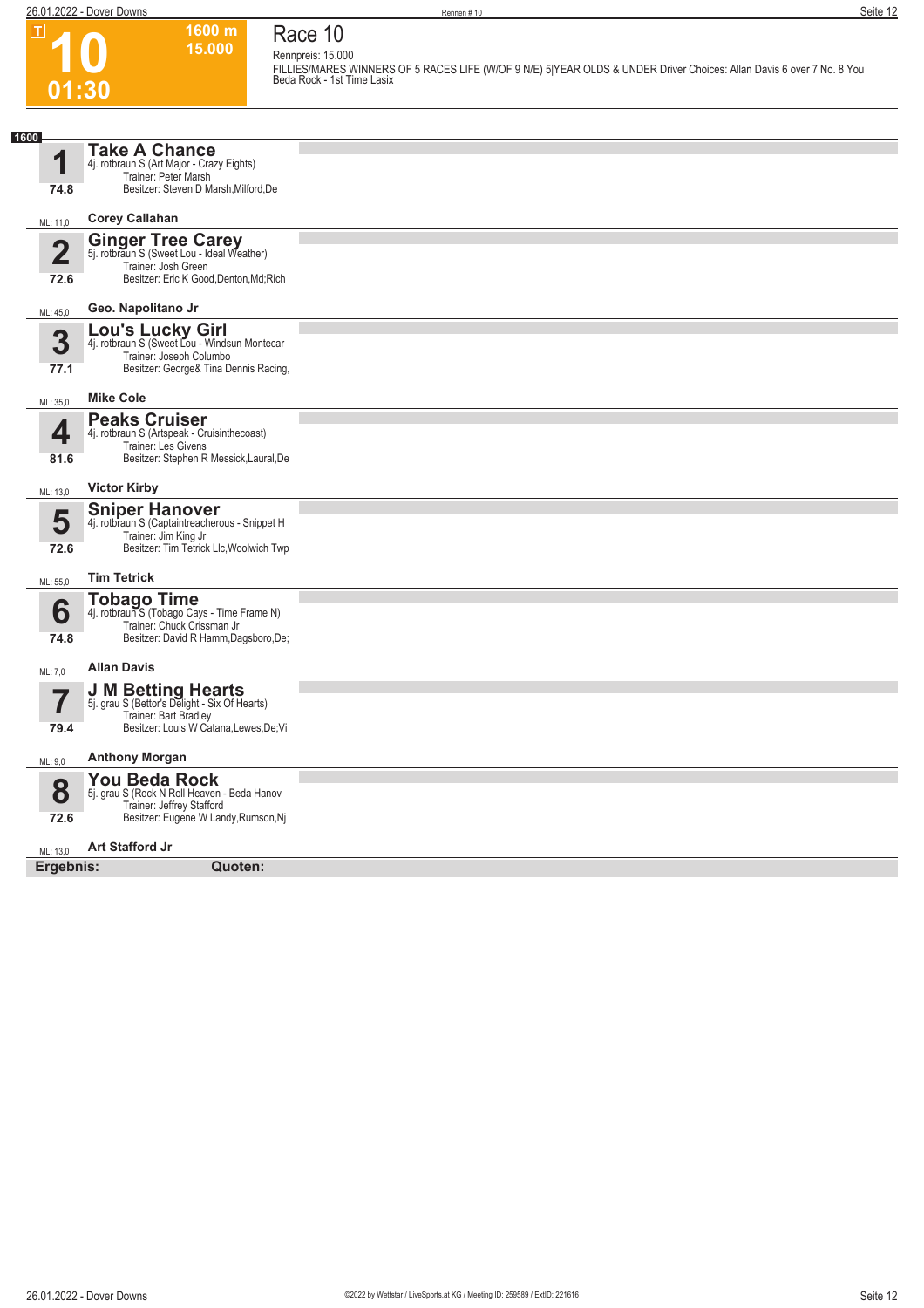

 $|\mathsf{T}|$ 

## **Race 11**

**1600 m 25.000** 

**Rennpreis: 25.000 FILLIES/MARES OPEN HANDICAP POST POSITIONS ASSIGNED|Driver Choices: Tim Tetrick 7 over 1,2 No. 5 So Miki|Hanover - 1st Time Lasix** 

| 1600                            |                                                                                                                                                     |  |
|---------------------------------|-----------------------------------------------------------------------------------------------------------------------------------------------------|--|
| 1<br>81.6                       | <b>Imprincessgemma A</b> 8j. grau S (Village Jolt - Melody Stride)<br>Trainer: Arlene Cameron<br>Besitzer: Rahda Adventures Llc, Applec             |  |
|                                 |                                                                                                                                                     |  |
| ML: 13,0                        | <b>Victor Kirby</b>                                                                                                                                 |  |
| $\overline{\mathbf{2}}$<br>74.8 | <b>Captains Maid</b><br>4j. rotbraun S (Captaintreacherous - Maid In S<br>Trainer: Jennifer Bongiorno<br>Besitzer: Mark A Graber, Grabill, In; John |  |
| ML: 11,0                        | <b>Corey Callahan</b>                                                                                                                               |  |
| 3<br>72.6                       | <b>Sunny Dee</b><br>6j. rotbraun S (Sunshine Beach - West Of L A)<br>Trainer: Michael Hall<br>Besitzer: Let It Ride Stables Inc. Boca R             |  |
| ML: 9,0                         | Geo. Napolitano Jr                                                                                                                                  |  |
| 4<br>72.6                       | <b>Scuola Hanover</b><br>7j. rotbraun S (A Rocknroll Dance - So Artsi)<br>Trainer: Andrew Stafford<br>Besitzer: Arthur C & Andrew J Stafford,       |  |
| ML: 45,0                        | <b>Art Stafford Jr</b>                                                                                                                              |  |
| 5<br>83.9                       | <b>So Miki Hanover</b><br>4j. rotbraun S (Always B Miki - Stolly Up Bluec<br>Trainer: Jake Leamon<br>Besitzer: Julie A Meirs, Cream Ridge, Nj       |  |
| ML: 55,0                        | <b>Luke Hanners</b>                                                                                                                                 |  |
| 6<br>79.4                       | <b>Shes Pukka N</b><br>7j. rotbraun S (Betterthancheddar - Pukpuk Pri<br>Trainer: Brian Malone<br>Besitzer: Peter Paul Venturini, Rockawa           |  |
| ML: 7,0                         | <b>Anthony Morgan</b>                                                                                                                               |  |
| $\rightarrow$<br>72.6           | <b>Soho Burning Love A</b> 8j. rotbraun S (Auckland Reactor N - Soho Bor<br>Trainer: Jim King Jr<br>Besitzer: J Looney-King, Harrington, De;        |  |
| ML: 35,0                        | <b>Tim Tetrick</b>                                                                                                                                  |  |
| Ergebnis:                       | Quoten:                                                                                                                                             |  |